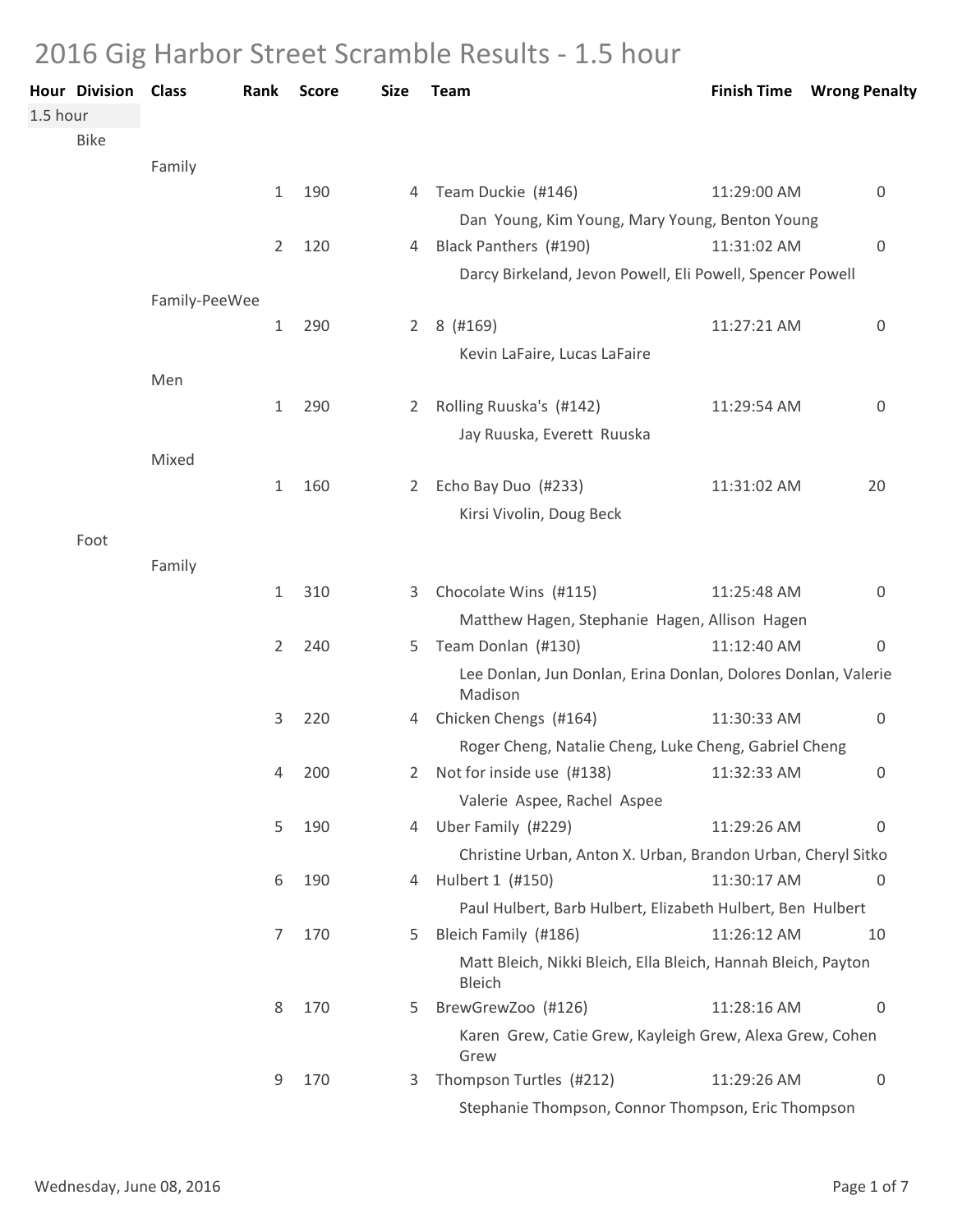| Hour Division Class |               | Rank         | <b>Score</b> | <b>Size</b> | <b>Team</b>                                                                           |             | <b>Finish Time Wrong Penalty</b> |
|---------------------|---------------|--------------|--------------|-------------|---------------------------------------------------------------------------------------|-------------|----------------------------------|
|                     |               | 10           | 130          | 2           | The Warriors (#136)                                                                   | 11:25:54 AM | 30                               |
|                     |               |              |              |             | Jennifer Anderson, Ellis Anderson                                                     |             |                                  |
|                     |               | 11           | 120          | 4           | Hames 1 (#118)                                                                        | 11:28:00 AM | $\overline{0}$                   |
|                     |               |              |              |             | Erin Hames, Joel Hames, Holly Hames, Holden Hames                                     |             |                                  |
|                     |               | 12           | 115          | 5.          | Wandering Wyatt's (#116)                                                              | 11:22:44 AM | 65                               |
|                     |               |              |              |             | Aimee Wyatt, Michele Wyatt, Shane Wyatt, Quade Wyatt, Adele<br>Rioux                  |             |                                  |
|                     |               | 13           | 100          | 4           | James & the Gang (#124)                                                               | 11:22:50 AM | 0                                |
|                     |               |              |              |             | Tina Picard, Howie Picard, Becky Conley, James Conley                                 |             |                                  |
|                     |               | 14           | 60           | 2           | Standle Hand Crafted (#203)                                                           | 11:13:09 AM | $\mathbf 0$                      |
|                     |               |              |              |             | Jeff Standley, Mallori Standley                                                       |             |                                  |
|                     |               | 15           | 40           | 2           | Firetruck (#241)                                                                      | 11:26:40 AM | 20                               |
|                     |               |              |              |             | Julia Fordham, Priya Sardinia                                                         |             |                                  |
|                     | Family-PeeWee |              |              |             |                                                                                       |             |                                  |
|                     |               | $\mathbf{1}$ | 170          | 5           | All Bright Fireworks (#223)                                                           | 11:26:32 AM | 0                                |
|                     |               |              |              |             | Allison Albright, Eric Albright, Jared Albright, Gianna Albright,<br>Jessica Albright |             |                                  |
|                     |               | 2            | 160          | 5           | Krilich24 (#195)                                                                      | 11:24:10 AM | $\mathbf 0$                      |
|                     |               |              |              |             | Robin Krilich, Jason Krilich, Karen Rogers, Cole Krilich, Zack Krilich                |             |                                  |
|                     |               | 3            | 150          | 5           | Comstock Load (#187)                                                                  | 11:26:13 AM | 30                               |
|                     |               |              |              |             | Bryan Comstock, Mandy Comstock, Sage Comstock, Cyrus<br>Comstock, Miles Comstock      |             |                                  |
|                     |               | 4            | 140          | 3           | Tolman Family (#183)                                                                  | 11:20:15 AM | 0                                |
|                     |               |              |              |             | Melissa Tolman, Kinzie Tolman, Miller Tolman                                          |             |                                  |
|                     |               | 5            | 140          | 4           | Mighty Miller (#121)                                                                  | 11:27:49 AM | 0                                |
|                     |               |              |              |             | Scott Miller, Sarah Miller, Evan Miller, Alec Miller                                  |             |                                  |
|                     |               | 6            | 130          | 5           | ACE & The Bittys (#161)                                                               | 11:11:10 AM | 0                                |
|                     |               |              |              |             | Erin Mock, Cindy Dille, Ali Mock, Ji U Mock, Kate Mock                                |             |                                  |
|                     |               | 7            | 130          | 5           | Rohr Family (#214)                                                                    | 11:19:10 AM | $\mathbf 0$                      |
|                     |               |              |              |             | Andy Rohr, Kim Rohr, Karla Rohr, Megan Rohr, Amy Rohr                                 |             |                                  |
|                     |               | 8            | 130          | 5           | Asha's Birthday Crew (#107)                                                           | 11:23:08 AM | 0                                |
|                     |               |              |              |             | Karen Jaskar, Asha Jaskar, Mary Czerniak, Dave Sanford, Megan<br>Czerniak             |             |                                  |
|                     |               | 9            | 130          | 5           | Random People (#162)                                                                  | 11:25:50 AM | 0                                |
|                     |               |              |              |             | Bruce Monell, Clinton Vo, Austin Vo, Jefferson Vo, Calvin Phan                        |             |                                  |
|                     |               | 10           | 120          | 4           | Team Albertson (#119)                                                                 | 11:28:34 AM | 20                               |
|                     |               |              |              |             | Jennifer Albertson, Marcus Albertson, Kale Albertson, Devlen<br>Albertson             |             |                                  |
|                     |               | 11           | 110          | 5           | Team Chaos (#218)                                                                     | 11:23:12 AM | 0                                |
|                     |               |              |              |             | Rick Infusino, Solomon Infusino, Anna Infusino, Jieke Infusino,<br>Charlotte Infusino |             |                                  |
|                     |               | 12           | 110          | 4           | Team Hayden (#174)                                                                    | 11:26:32 AM | 0                                |
|                     |               |              |              |             | Alessandra Hayden, Rob Hayden, Lucas Hayden, Sophia Hayden                            |             |                                  |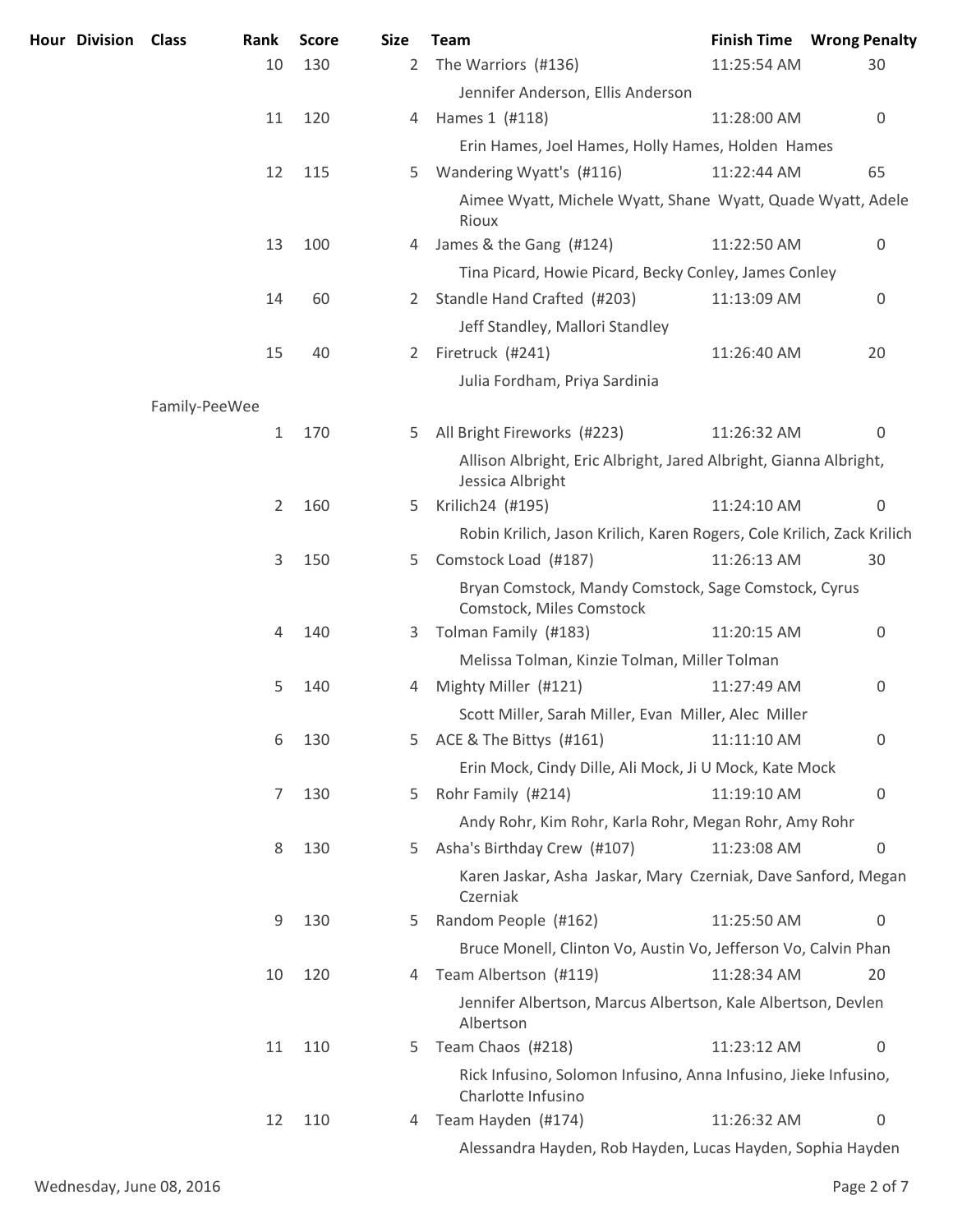| Hour Division Class |                 | Rank           | <b>Score</b> | <b>Size</b> | <b>Team</b>                                                                                             |             | <b>Finish Time Wrong Penalty</b> |
|---------------------|-----------------|----------------|--------------|-------------|---------------------------------------------------------------------------------------------------------|-------------|----------------------------------|
|                     |                 | 13             | 100          | 4           | Red Wolves (#163)                                                                                       | 11:22:08 AM | 0                                |
|                     |                 |                |              |             | Amanda Quinlisk, Kevin Kullman, Taylor Kullman, Riley Kullman                                           |             |                                  |
|                     | Family-Stroller |                |              |             |                                                                                                         |             |                                  |
|                     |                 | $\mathbf{1}$   | 250          | 4           | Kavi's Scramblers (#108)                                                                                | 11:25:54 AM | 0                                |
|                     |                 |                |              |             | Ravi Jaskar, Kavi Jaskar, John Czerniak, Mark Czerniak                                                  |             |                                  |
|                     |                 | 2              | 220          | 5           | $G.O.T$ (#151)                                                                                          | 11:30:31 AM | $\boldsymbol{0}$                 |
|                     |                 |                |              |             | Julia Watkins, Jason Watkins, Nikki Olson, Theresa Shaner, Tara<br>Cozette                              |             |                                  |
|                     |                 | 3              | 180          | 3.          | Priedepeople (#234)                                                                                     | 11:25:31 AM | 0                                |
|                     |                 |                |              |             | Katie Priedeman, Jonathan Priedeman, Martin Priedeman                                                   |             |                                  |
|                     |                 | 4              | 160          | 5.          | Team Mills (#154)                                                                                       | 11:29:12 AM | $\overline{0}$                   |
|                     |                 |                |              |             | Malia Mills, Tad Mills, Liz Mills, Grayson Mills, Tricia Mills                                          |             |                                  |
|                     |                 | 5              | 150          | 4           | 4 Group (#140)                                                                                          | 11:31:20 AM | $\Omega$                         |
|                     |                 |                |              |             | Brittany Millard-Hasting, David Millard-Hasting, Persephone<br>Millard-Hasting, Artemis Millard-Hasting |             |                                  |
|                     |                 | 6              | 130          | 5.          | Awesomeness! (#120)                                                                                     | 11:27:12 AM | $\overline{0}$                   |
|                     |                 |                |              |             | Martin VanderDoes, Amy VanderDoes, Aleah VanderDoes,<br>Kaylee VanderDoes, Brayden VanderDoes           |             |                                  |
|                     |                 | 7              | 90           | 4           | McBride 1 (#105)                                                                                        | 11:14:59 AM | 0                                |
|                     |                 |                |              |             | Nathan McBride, Jessica McBride, Clara McBride, Lucy McBride                                            |             |                                  |
|                     |                 | 8              | $\mathbf 0$  | 4           | Cofield/West (#226)                                                                                     | 10:54:30 AM | 5                                |
|                     |                 |                |              |             | Mallory Cofield, Jill West, Mekhi West, Sebastian West                                                  |             |                                  |
|                     | Junior          |                |              |             |                                                                                                         |             |                                  |
|                     |                 | $\mathbf{1}$   | 250          | 2           | The Cycle of Life (#156)                                                                                | 11:26:13 AM | 0                                |
|                     |                 |                |              |             | Kilian O'Mara, Paden Haddick                                                                            |             |                                  |
|                     | Men             |                |              |             |                                                                                                         |             |                                  |
|                     |                 | 1              | 350          | 2           | Bruce team (#160)                                                                                       | 11:24:25 AM | 0                                |
|                     |                 |                |              |             | Bruce Muggli, Blake Muggli                                                                              |             |                                  |
|                     | Mixed           |                |              |             |                                                                                                         |             |                                  |
|                     |                 | $\mathbf{1}$   | 280          | 2           | The A Team $(H178)$                                                                                     | 11:31:38 AM | 0                                |
|                     |                 |                |              |             | Elly Martinez, Ian Turk                                                                                 |             |                                  |
|                     |                 | $\overline{2}$ | 260          | 2           | Chapstick (#205)                                                                                        | 11:25:48 AM | 0                                |
|                     |                 |                |              |             | Nate Feaver, Jordan Thomas                                                                              |             |                                  |
|                     |                 | 3              | 210          | 4           | Apolooza (#206)                                                                                         | 11:29:56 AM | 0                                |
|                     |                 |                |              |             | Dan Apol, Diane Apol, Janelle Apol, Allison Apol                                                        |             |                                  |
|                     |                 | 4              | 160          | 2           | Team Opoe (#111)                                                                                        | 11:27:12 AM | 10                               |
|                     |                 |                |              |             | Akiko Miller, Michael Miller                                                                            |             |                                  |
|                     |                 | 5              | 160          | 4           | Larkspur (#220)                                                                                         | 11:29:40 AM | 0                                |
|                     |                 |                |              |             | Tori Dean, Austin Dean, Alex Rinehart, Nkosi Dpam                                                       |             |                                  |
|                     |                 | 6              | 140          | 4           | <b>REDSUM (#202)</b>                                                                                    | 11:21:26 AM | 0                                |
|                     |                 |                |              |             | Kathy Morgan, Dennis Kammers, Kaite Kammers, Eric Kammers                                               |             |                                  |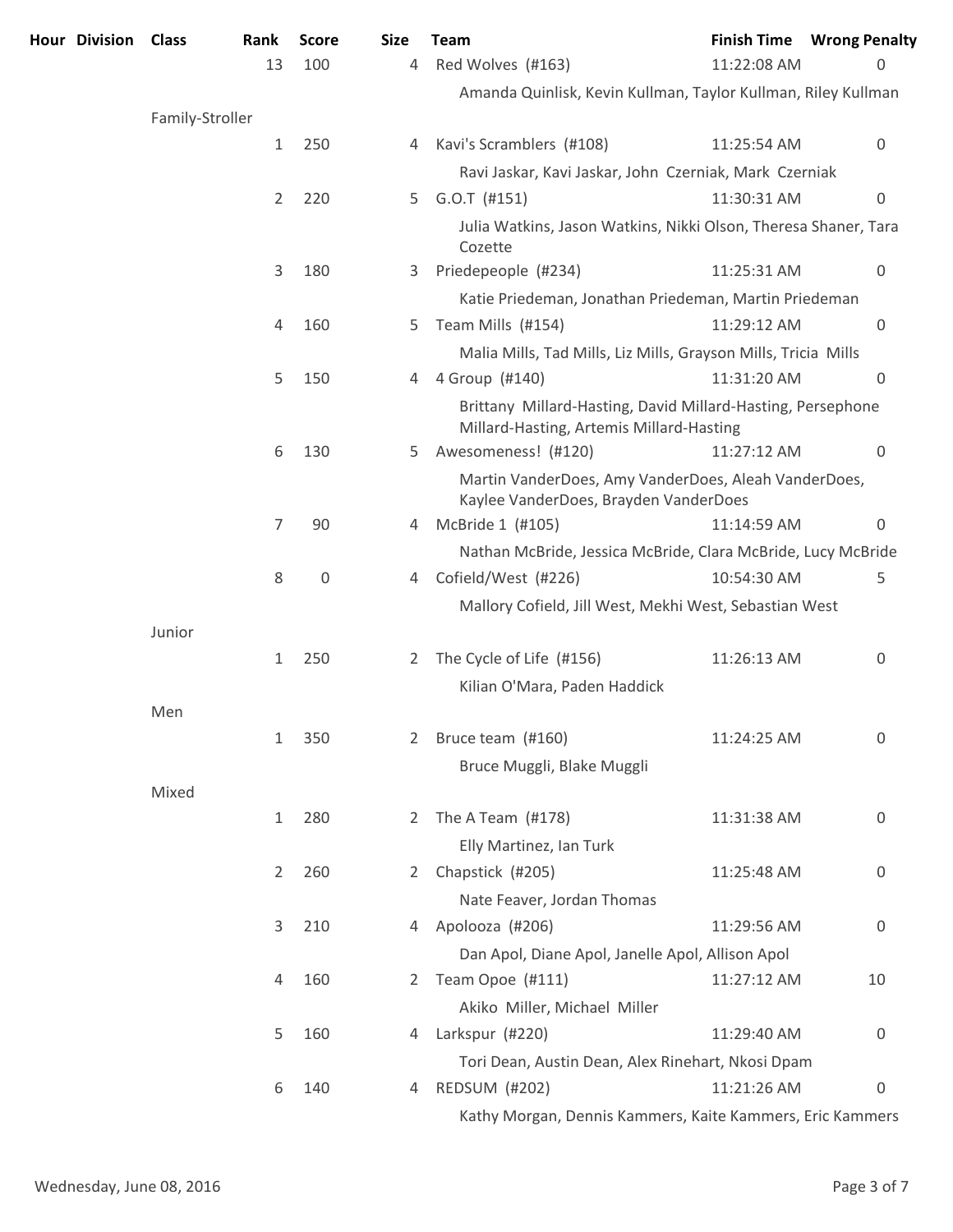|        | <b>Hour Division</b> | <b>Class</b><br>Rank |                | <b>Score</b> | <b>Size</b>    | <b>Team</b>                                                                   | <b>Finish Time</b> | <b>Wrong Penalty</b> |
|--------|----------------------|----------------------|----------------|--------------|----------------|-------------------------------------------------------------------------------|--------------------|----------------------|
|        |                      |                      | 7              | 120          | 3              | Carman (#168)                                                                 | 11:28:20 AM        | 20                   |
|        |                      |                      |                |              |                | Nicole Carman, Alexis Carman, Reece Carman                                    |                    |                      |
|        |                      |                      | 8              | 115          | 4              | Sundown Team (#144)                                                           | 10:55:00 AM        | 5                    |
|        |                      |                      |                |              |                | James Droeye, Alonde Droeye, Karen Hermeyer, Ruth Stephens                    |                    |                      |
|        |                      | Mixed Veteran        |                |              |                |                                                                               |                    |                      |
|        |                      |                      | $\mathbf{1}$   | 290          | $\overline{2}$ | Consider the Gimlet (#227)                                                    | 11:28:34 AM        | 0                    |
|        |                      |                      |                |              |                | Bruce Wulkan, Merita Trohimovich                                              |                    |                      |
|        |                      |                      | 2              | 160          | 5              | Beneteau Bloody Marys (#237)                                                  | 11:30:17 AM        | $\mathbf 0$          |
|        |                      |                      |                |              |                | Susan Kelly, Craig Kelly, Katie Carter, Tom Murphy, Maggie<br>Murphy          |                    |                      |
|        |                      |                      | 3              | 160          | 2              | Guardunn (#181)                                                               | 11:31:32 AM        | 20                   |
|        |                      |                      |                |              |                | Charlene Guardia, John Guardia                                                |                    |                      |
|        |                      |                      | 4              | 120          | 2              | Craniums of the Harbor (#123)                                                 | 11:21:55 AM        | 0                    |
|        |                      |                      |                |              |                | Tracy Perkins, Daniel Perkins                                                 |                    |                      |
|        |                      |                      | 5              | 120          | 2              | Silver Sneakers (#165)                                                        | 11:30:09 AM        | 0                    |
|        |                      |                      |                |              |                | Steve Bea, Carolyn Bea                                                        |                    |                      |
|        |                      |                      | 6              | 60           | 5              | Parkinson's Peddlers (#137)                                                   | 11:11:16 AM        | $\overline{0}$       |
|        |                      |                      |                |              |                | Bob Maimbourg, Sandy Maimbourg, Chuck Hunter, Diane<br>Hunter, Ali Maudiembor |                    |                      |
|        |                      | Veteran Women        |                |              |                |                                                                               |                    |                      |
|        |                      |                      | $\mathbf{1}$   | 235          | 1              | Doodling Around (#231)                                                        | 11:31:20 AM        | 15                   |
|        |                      |                      |                |              |                | Susan Hesselgrave                                                             |                    |                      |
|        |                      |                      | 2              | 185          | 2              | Horsehead Clammer Slammers (#209 11:29:40 AM                                  |                    | 5                    |
|        |                      |                      |                |              |                | Kelsey Rasmussen, Barbara Rasmussen                                           |                    |                      |
|        |                      | Women                |                |              |                |                                                                               |                    |                      |
|        |                      |                      |                | 1 110        | 3              | Sunrise Sisters (#166)                                                        | 11:22:16 AM        | 0                    |
|        |                      |                      |                |              |                | Carol L Davis, Georganna Megerity, Carolyn Schinman                           |                    |                      |
| 3 hour |                      |                      |                |              |                |                                                                               |                    |                      |
|        | <b>Bike</b>          |                      |                |              |                |                                                                               |                    |                      |
|        |                      | Family               |                | 500          |                |                                                                               |                    |                      |
|        |                      |                      | $\mathbf{1}$   |              | 2              | Roger's Clan (#148)                                                           | 1:03:38 PM         | 0                    |
|        |                      |                      |                |              |                | Glenn Rogers, Kevin Rogers                                                    |                    |                      |
|        |                      |                      | $\overline{2}$ | 450          | 4              | The Pineapple Hot Rods (#235)                                                 | 12:44:37 PM        | $\overline{0}$       |
|        |                      |                      |                |              |                | Bob Vogel, Josh Feinstein, Sophia Vogel, Gabby Feinstein                      |                    |                      |
|        |                      |                      | 3              | 360          | 2              | Team Blaze (#194)                                                             | 12:57:52 PM        | 20                   |
|        |                      |                      |                |              |                | Martin L. Stohs, Oshir K. Stohs                                               |                    |                      |
|        |                      | Men                  |                | 1 1000       |                |                                                                               |                    |                      |
|        |                      |                      |                |              | 1              | Enger Management (#200)                                                       | 12:33:45 PM        | 0                    |
|        |                      |                      |                |              |                | Will Enger                                                                    |                    |                      |
|        |                      |                      | $\overline{2}$ | 970          | 1              | NP Complete (#224)                                                            | 12:29:15 PM        | 0                    |
|        |                      |                      |                |              |                | Nikolay Nachev                                                                |                    |                      |

Foot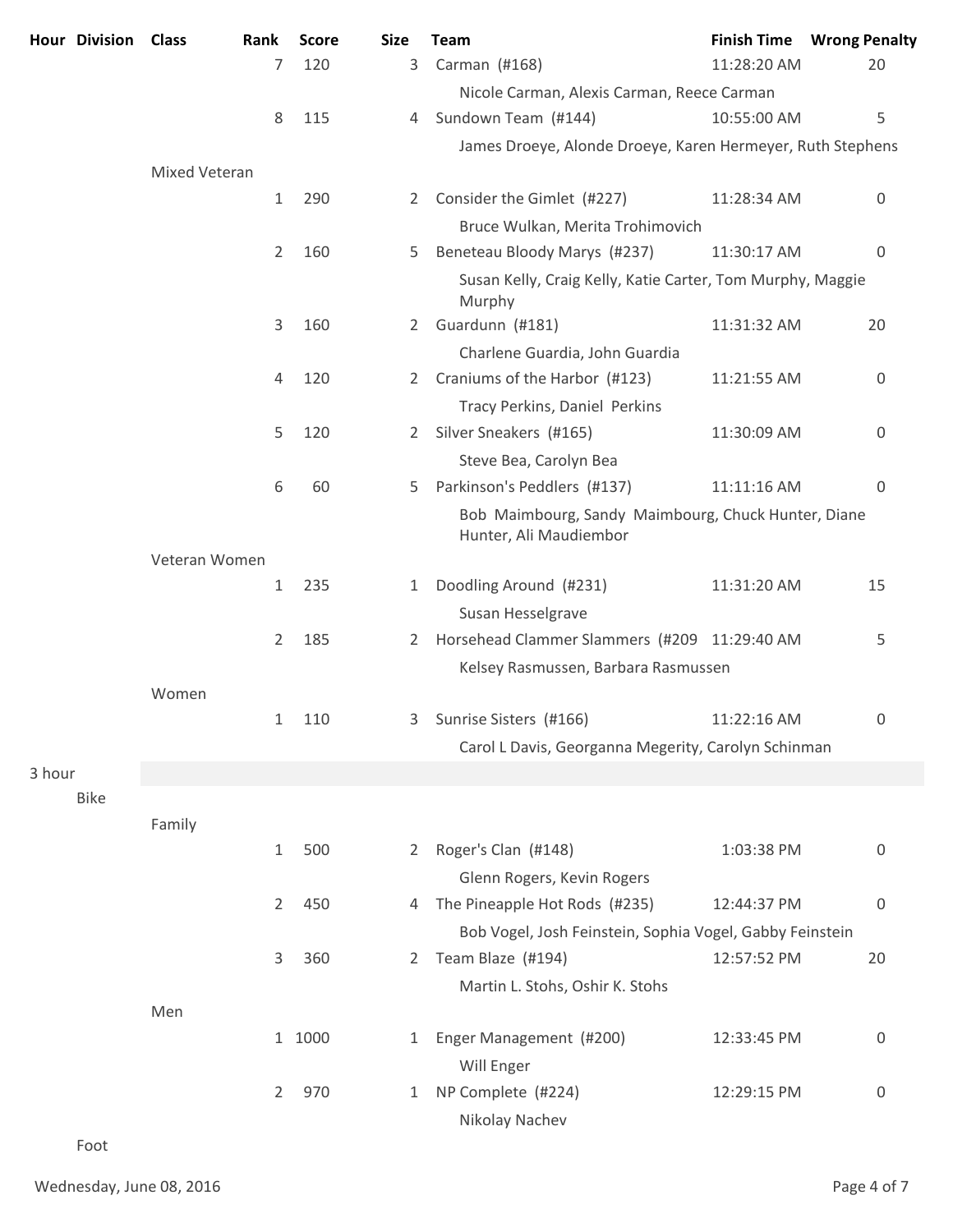| <b>Hour Division</b> | <b>Class</b><br>Family | Rank           | <b>Score</b> | <b>Size</b>    | <b>Team</b>                                                                         |             | <b>Finish Time Wrong Penalty</b> |
|----------------------|------------------------|----------------|--------------|----------------|-------------------------------------------------------------------------------------|-------------|----------------------------------|
|                      |                        | $\mathbf{1}$   | 540          | $\overline{2}$ | Brando's People (#109)                                                              | 12:48:25 PM | 0                                |
|                      |                        |                |              |                | Marlene Drunker, Daniel Puratich                                                    |             |                                  |
|                      |                        | $\overline{2}$ | 310          | 5              | Scrambled Legs (#193)                                                               | 12:47:38 PM | $\mathbf 0$                      |
|                      |                        |                |              |                | Susanne Noble, Michelle Chuinard Breed, James Noble, Jack<br>Noble, Stephanie Noble |             |                                  |
|                      |                        | 3              | 290          | 5.             | The Order of the Pig (#176)                                                         | 12:40:35 PM | 10                               |
|                      |                        |                |              |                | Lee Dietz, Katrin Dietz, Brandon Dietz, Robin Ferguson, Will<br>Ferguson            |             |                                  |
|                      |                        | 4              | 290          | 4              | Scrambling Cabootles (#139)                                                         | 12:44:13 PM | $\overline{0}$                   |
|                      |                        |                |              |                | Jason Cabott, Lauren Cabott, Cater Cabott, Alexis Cabott                            |             |                                  |
|                      |                        | 5              | 290          | 2              | Mandatory Fun (#192)                                                                | 12:59:40 PM | $\overline{0}$                   |
|                      |                        |                |              |                | Steve Allen, Robbie Allen                                                           |             |                                  |
|                      |                        | 6              | 240          | 4              | Cheeseheads (#179)                                                                  | 12:51:00 PM | $\overline{0}$                   |
|                      |                        |                |              |                | Jane Monahan, Sean Monahan, Collin Monahan, Patrick<br>Monahan                      |             |                                  |
|                      | Family-PeeWee          |                |              |                |                                                                                     |             |                                  |
|                      |                        | $\mathbf{1}$   | 270          | 4              | Supersonic 1 (#147)                                                                 | 12:58:36 PM | 10                               |
|                      |                        |                |              |                | Janghee Woo, Kyoungye Choi, Sean Woo, Chloe Woo                                     |             |                                  |
|                      |                        | 2              | 140          | 5              | Bush Babies (#143)                                                                  | 12:28:24 PM | $\mathbf 0$                      |
|                      |                        |                |              |                | Hilton Lange, Caryn Lange, Matthew Lange, Emily Lange, Katy<br>Lange                |             |                                  |
|                      | Family-Stroller        |                |              |                |                                                                                     |             |                                  |
|                      |                        | $\mathbf{1}$   | 420          | 3              | Hey Dudes! (#170)                                                                   | 12:58:56 PM | 0                                |
|                      |                        |                |              |                | Sondra Shamrell, David Shamrell, Aurora Shamrell                                    |             |                                  |
|                      |                        | 2              | 320          | 3              | Sweet Cheeks (#158)                                                                 | 12:44:13 PM | 0                                |
|                      |                        |                |              |                | Brandon Cleary, Anna Cleary, Jesse Cleary                                           |             |                                  |
|                      | Junior                 |                |              |                |                                                                                     |             |                                  |
|                      |                        | $\mathbf{1}$   | 460          | 5              | Nerd Herd (#113)                                                                    | 12:52:34 PM | $\Omega$                         |
|                      |                        |                |              |                | Annina Liebner, Sophia Bird, Griffin Bird, Steven Kotauski,<br>Maddie Bonham        |             |                                  |
|                      |                        | 2              | 415          | $\mathbf{1}$   | Sandbo (#189)                                                                       | 12:48:53 PM | 15                               |
|                      |                        |                |              |                | Caroline Sandbo                                                                     |             |                                  |
|                      |                        | 3              | 290          | 3.             | Codename: Kids Next Door (#219)                                                     | 12:50:30 PM | 0                                |
|                      |                        |                |              |                | Jordan Betts, Faith DeWitz, Zara Blash                                              |             |                                  |
|                      |                        | 4              | 290          | 2              | The Islanders (#180)                                                                | 12:58:30 PM | 0                                |
|                      |                        |                |              |                | Lindsey Skaanes, Abigail Adams                                                      |             |                                  |
|                      |                        | 5              | 210          | 5              | US (#114)                                                                           | 12:25:50 PM | $\overline{0}$                   |
|                      |                        |                |              |                | Eliza Liebner, Jessica Timmons, Hope Pellumbi, Clarie<br>Mandarino, Katie Mandarino |             |                                  |
|                      | Men                    |                |              |                |                                                                                     |             |                                  |
|                      |                        | $\mathbf{1}$   | 740          | $\overline{2}$ | SGLRG Hi-Liters (#207)                                                              | 1:00:15 PM  | 0                                |
|                      |                        |                |              |                | Patrick Nuss, Mike Radin                                                            |             |                                  |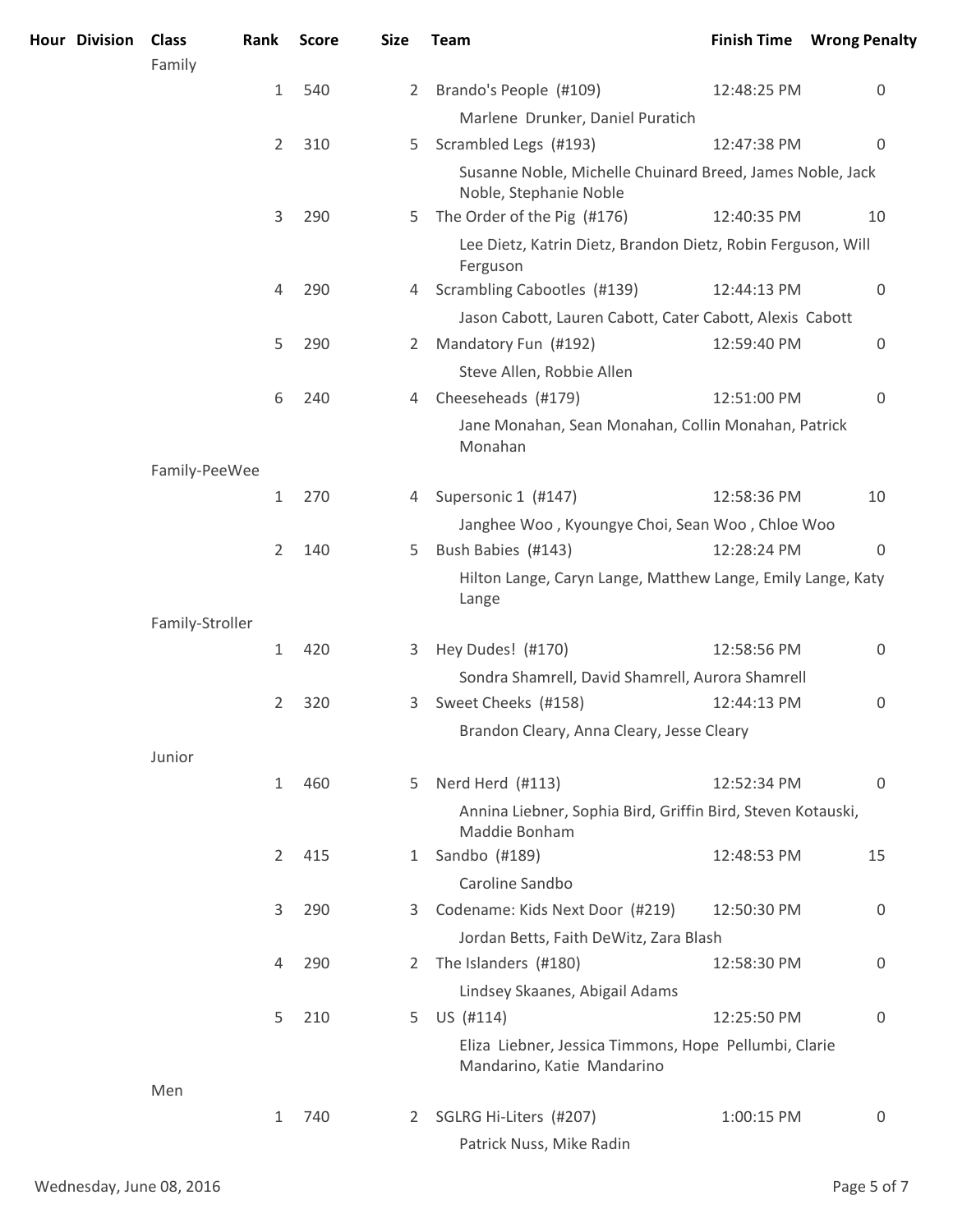| <b>Hour Division Class</b> |               | Rank           | <b>Score</b> | <b>Size</b>           | <b>Team</b>                                                                                       |             | <b>Finish Time Wrong Penalty</b> |
|----------------------------|---------------|----------------|--------------|-----------------------|---------------------------------------------------------------------------------------------------|-------------|----------------------------------|
|                            |               | 2              | 590          | $\mathbf{1}$          | Rodion Romanovich (#196)<br>Ott Toomet                                                            | 12:58:08 PM | 20                               |
|                            |               | 3              | 280          | 3                     | Ravi (#236)                                                                                       | 1:00:15 PM  | 0                                |
|                            |               |                |              |                       | Raviteja Lingineni, Anik Yadar, Jacob Denson                                                      |             |                                  |
|                            | Mixed         |                |              |                       |                                                                                                   |             |                                  |
|                            |               | $\mathbf{1}$   | 810          | 2                     | Too Old Goats (#135)                                                                              | 12:55:29 PM | 0                                |
|                            |               |                |              |                       | Cathie Williams, Mark Williams                                                                    |             |                                  |
|                            |               | $\overline{2}$ | 420          | 2                     | Blueberrys (#238)                                                                                 | 12:46:30 PM | 0                                |
|                            |               |                |              |                       | Matt Hayes, Erin Findlan                                                                          |             |                                  |
|                            |               | 3              | 400          | 4                     | Chris the Owl's Flock of Magical Moos 12:56:34 PM                                                 |             | $\overline{0}$                   |
|                            |               |                |              |                       | McKenzie Meyer, Max Batanian, Lily Peterson, Chris Jendrey                                        |             |                                  |
|                            |               | 4              | 385          | 3                     | Team Marvel (#199)                                                                                | 12:54:20 PM | 15                               |
|                            |               |                |              |                       | Steve Bleifuhs, Alex Castleman, Isabelle Castleman                                                |             |                                  |
|                            |               | 5              | 380          | 2                     | Trailblazer Girl (#125)                                                                           | 12:44:10 PM | $\overline{0}$                   |
|                            |               |                |              |                       | Shawn Marsh, Pam Marsh                                                                            |             |                                  |
|                            |               | 6              | 340          | 4                     | Good Cookies (#222)                                                                               | 12:53:28 PM | 0                                |
|                            |               |                |              |                       | Ellen Odenwalder, Shane Odenwalder, Bradlry Swensen II,<br>Stephanie Swensen                      |             |                                  |
|                            |               | 7              | 310          | 4                     | Sherpa Dog (#228)                                                                                 | 12:52:53 PM | 0                                |
|                            |               |                |              |                       | Elizabeth Austin, Katherine Guild, Dennis Austin, Nancy Austin                                    |             |                                  |
|                            |               | 8              | 310          | 2                     | Griffin (#159)                                                                                    | 12:58:12 PM | 0                                |
|                            |               |                |              |                       | John Griffin, Andrea Griffin                                                                      |             |                                  |
|                            |               | 9              | 230          | 2                     | Butz (#197)                                                                                       | 12:49:38 PM | 20                               |
|                            |               |                |              |                       | Kevin Butz, Holly Jo Butz                                                                         |             |                                  |
|                            |               | 10             | 210          | 6                     | Teachers United (#112)                                                                            | 12:37:34 PM | 0                                |
|                            |               |                |              |                       | Ted Kleinheinz, Kelly Rampp, Michelle Ouellemi, Christine<br>Rainwater, Corrie Wordl, Larry Norpi |             |                                  |
|                            |               | 11             | 160          | $\mathbf{2}^{\prime}$ | Ron Burgundys (#225)                                                                              | 12:39:30 PM | 0                                |
|                            |               |                |              |                       | Nicole Meyer, Stephen Meyer                                                                       |             |                                  |
|                            |               | 12             | 130          | 3                     | Flintstones (#204)                                                                                | 12:00:00 PM | 0                                |
|                            |               |                |              |                       | Chelsey King, Kevin King, Kelly King                                                              |             |                                  |
|                            |               | 13             | $\mathbf 0$  | 2                     | The Super Dupers (#240)                                                                           | 1:30:00 PM  | 10                               |
|                            |               |                |              |                       | Andy Randles, Terry Randles                                                                       |             |                                  |
|                            | Mixed Veteran |                |              |                       |                                                                                                   |             |                                  |
|                            |               | $\mathbf{1}$   | 450          | 2                     | Two Old Klinges (#198)                                                                            | 12:58:12 PM | 0                                |
|                            |               |                |              |                       | Jill Klinge, Charlie Klinge                                                                       |             |                                  |
|                            |               | 2              | 290          | 2                     | Clarkes (#152)                                                                                    | 12:57:55 PM | 0                                |
|                            |               |                |              |                       | Tricia Clarke, Bruce Clarke                                                                       |             |                                  |
|                            |               | 3              | 110          | 2                     | Wingards (#134)                                                                                   | 11:52:58 AM | 20                               |
|                            |               |                |              |                       | Joel Wingards, Lucinda Wingards                                                                   |             |                                  |
|                            |               |                |              |                       |                                                                                                   |             |                                  |

Veteran Men